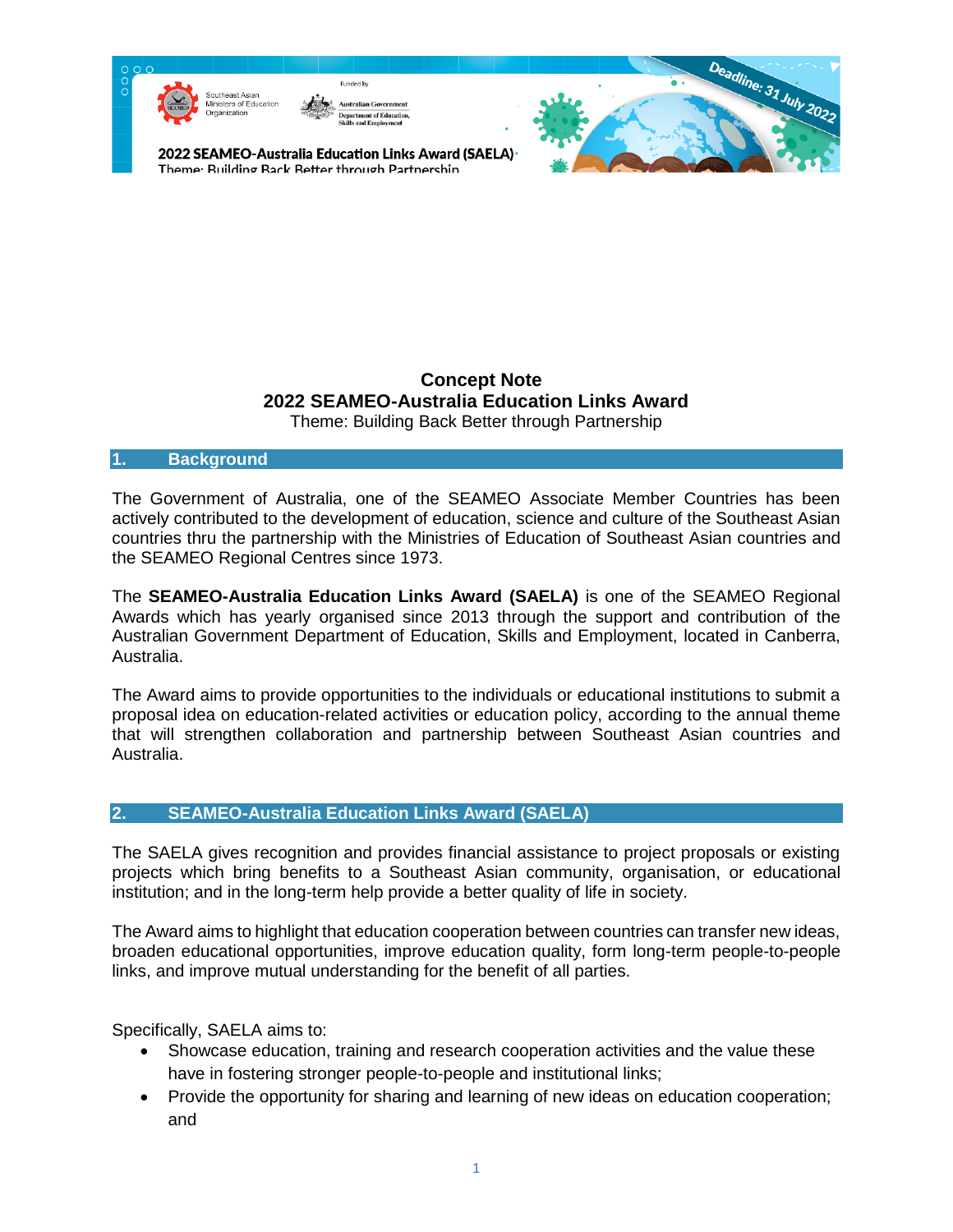• Promote the development of effective educational partnerships between countries, organisations, and communities.

### **3. Theme for 2022: Building Back Better through Partnership**

For almost two years, the COVID-19 pandemic has created unprecedented conditions in all areas of social life and changed the educational landscape globally. For many students, the pandemic resulted in the loss of knowledge, skills, and previously mastered subject matter. Additionally, many students became disengaged with school, and in some countries the dropout levels rose.

These education losses were the result of the health, economic, and social effects of the pandemic, as well as the result of direct effects of the pandemic on educational institutions<sup>1</sup>. In line with Australia's priority to enhance greater education cooperation within the region, SAELA promotes increased collaboration between Australia and Southeast Asia. In the aftermath of the pandemic, our countries can work together to share insights on how education systems can better serve the people in our region. Australia's priorities for this year's SAELA are:

- Forging stronger people-to-people and institutional links through international education mobility
- Enhancing innovation and growth to meet education, training skills and labour market needs for economies within the region
- Fostering research and collaboration partnerships between Australia and Southeast Asian countries.

In response to the 5<sup>th</sup> Strategic Dialogue for Education Ministers (SDEM 5) in June 2021, all the Education Ministers of the 11 Southeast Asian countries recognized the need to strengthen the partnership and collaboration in the region on educational innovation, education for resiliency and community recovery, fostering educational environment, and supporting capacity building for teachers and learners in developing future-ready learners<sup>2</sup>. Thus, the theme for the  $8<sup>th</sup>$  cycle of SAELA is "**Building Back Better through Partnership**".

"**Building Back Better**" can be defined as a holistic concept using post-disaster reconstruction and recovery as an opportunity to improve a community's physical, social, environmental and economic conditions to create a more resilient community in an effective and efficient way<sup>3</sup>.

2022 SAELA are looking for an innovative and practical proposal according to the theme that will be implemented in Southeast Asian countries, and at the same time, strengthening the bond between Southeast Asia and Australia.

### **4. Details and Prizes of the Award**

- The applicants are required to submit a written proposal, detailing the concept, implementation process, including information on how the grant money will be used. (Refer to item 7).
- For this Award cycle, **one winner** will be chosen and receive a grant worth **AUD\$ 10,000** to implement/mainstream activities in relation to the winning project or idea.

 $\overline{\phantom{a}}$ 

<sup>1</sup> http://www.ibe.unesco.org

<sup>&</sup>lt;sup>2</sup> https://www.seameo.org/img/News\_Events/SEAMEO\_Events/2021/20210711\_Singapore/singapore-presidencyof-SEAMEO-council.pdf

<sup>3</sup> <https://buildbackbetter.co.nz/about-us/>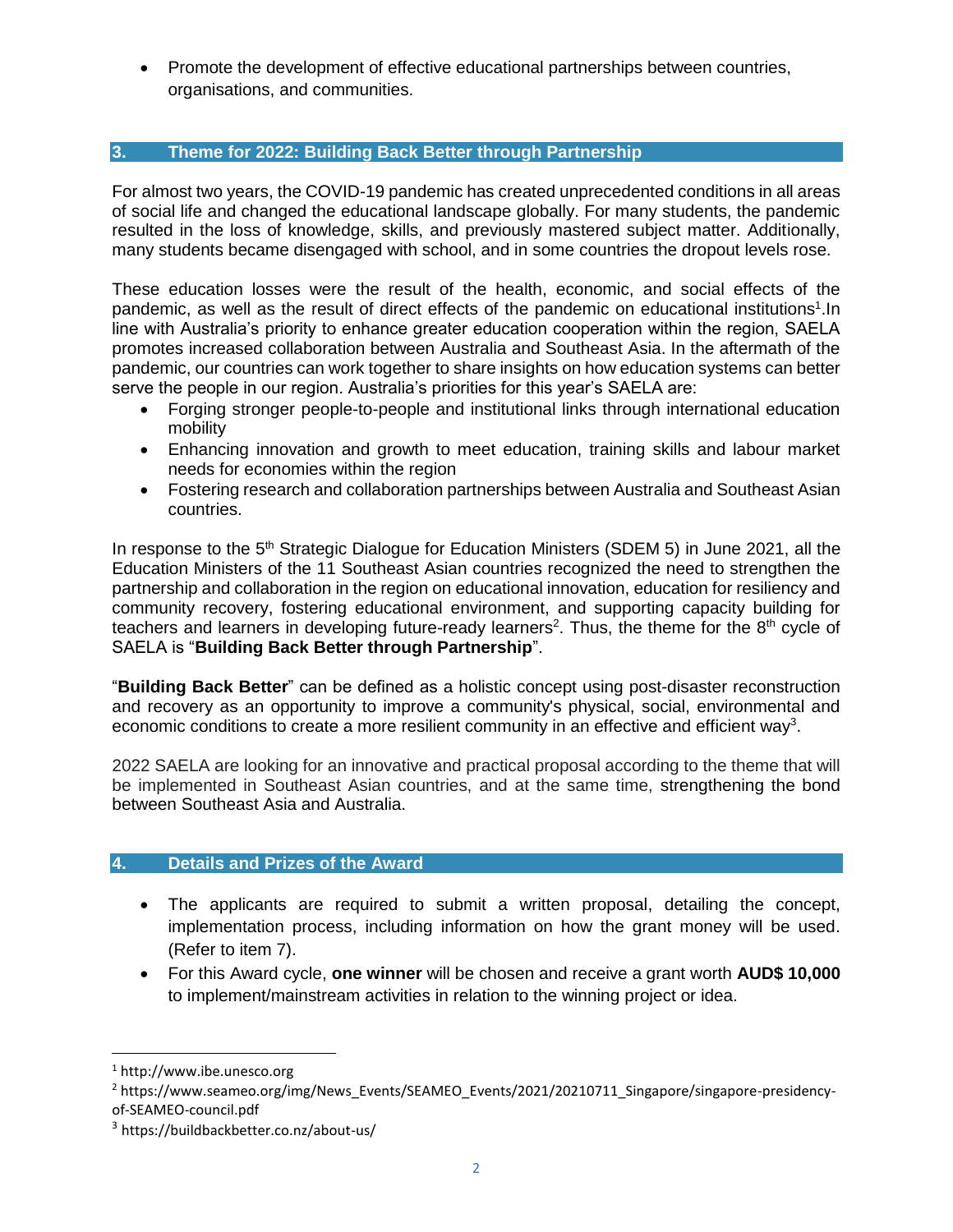- The prize will be given in three batches: 70 percent shall be given after the Awarding Ceremony while the remaining 20 percent shall be given upon the submission of the progress report (after the project implements 6 months) and the rest 10 percent shall be provided upon the completion of the project and the submission of the final report.
- The winner will also receive a Plaque of Recognition during a major SEAMEO event such as the SEAMEO High Officials Meeting or SEAMEO Council Conference.
- The shortlists will receive a Certificate of Recognition
- "Certificates of Participation" will be provided to the applicants whose proposal meets the minimum requirements such as the proposal is relevant to the theme, and follow the instructions of proposal submission.

# **5. Applicant Eligibility**

- The Award welcomes individuals who are education leaders, educators, teachers, researchers, and students, represented by any educational institutions (all levels of education) to submit a proposal related to the theme.
- The Award is open to all nationals of 11 Southeast Asian countries, namely, Brunei Darussalam, Cambodia, Indonesia, Lao PDR, Malaysia, Myanmar, Philippines, Singapore, Thailand, Vietnam and Timor-Leste.
- The applicants should not be a staff member of any private company.
- The applicants should have never received any SEAMEO Awards within the past 3 years.
- Staff members of the SEAMEO Secretariat and the SEAMEO Regional Centres/Network and their immediate family members are not qualified to apply for this Award.

### **6. Selection Process and Assessment Criteria**

The selection and assessment of entries will be done by a committee. The Evaluation Committee consists of experts from Southeast Asia and representatives from relevant partner international organizations, SEAMEO Secretariat, SEAMEO Regional Centres, and the Australian government.

The evaluation will be based on the merit of the proposal as indicated by:

- Innovation, practicability and originality of the proposal;
- Scope for replication, expansion, or duplication of the proposal;
- Value for money and sustainability; and
- Benefit and relevance to Southeast Asia and linkages to Australia.

### **7. Guidelines for Participation**

- Individuals can submit the proposal concept/idea related to the theme "Building Back Better through Partnership" from 1 April to 31 July 2022.
- The sharp deadline of entry submissions is **midnight of 31 July 2022**.
- Each individual can submit only one proposal.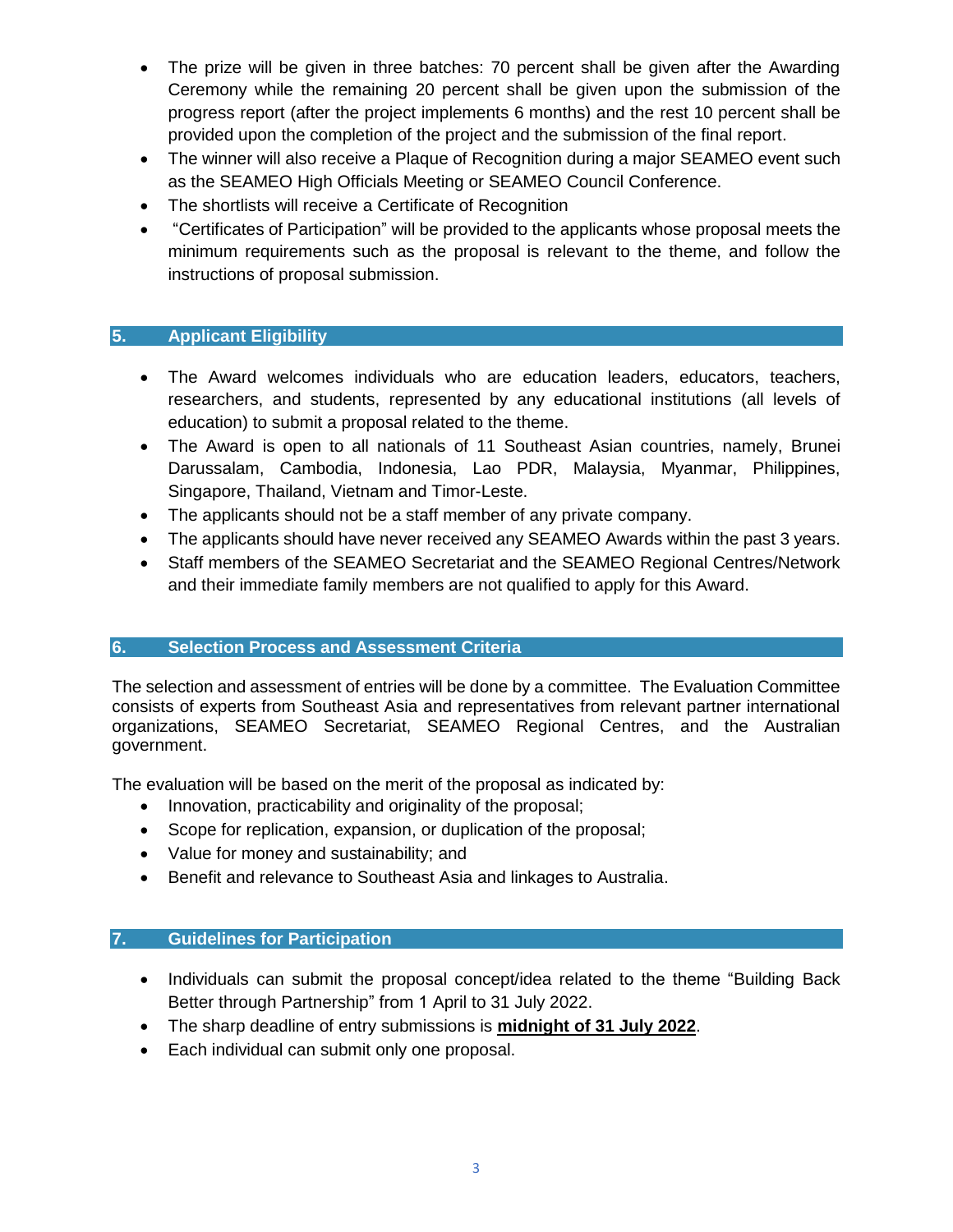### • **How to Submit the Proposal**:

- $\circ$  ALL applicants should submit a proposal by using the SAELA Proposal Template which can be downloaded from the website, or request through email: [SAELA@seameo.org](mailto:SAELA@seameo.org)
- $\circ$  The proposal can be submitted to the SEAMEO Secretariat by using the following **Google Link,** and attach with the **proposal and other supporting documents**  before 31 July 2022.

<https://link.seameo.org/2022SAELA/Submission>

- $\circ$  Submission the proposal to the email address: [SAELA@seameo.org](mailto:SAELA@seameo.org) will NOT be accepted.
- $\circ$  To align with the environmental sustainability and energy saving, the Committee will NOT accept the proposal in hard/printed copies**.**

### • **How to Prepare the Proposal:**

- o The applicants should use the provided "2022 SAELA Proposal Template".
- o The proposal should be written in English language.
- o The proposal **should not be over five (5) pages of A4 in total**. The information should be written in **Times New Roman/Calibri font, font size 12**.
- o The required information in the proposal includes as follows:
	- 1) Part I Information about the candidate
		- Title
		- Full Name
		- Nationality
		- **Organisation**
		- **Position**
		- **Current Mailing Address**
		- **Current Country**
		- Email
		- Mobile/Whatsapp Number (Including country code):
		- Facebook Account Name
		- Attach with biodata/short CV (Optional)
	- 2) Part II Brief information about the proposal
		- **Project Title**
		- Status of the Proposal (New idea or existing project)
		- Executive Summary (Not over than 400 words)
		- Purposes and Significance
		- **Project Duration**
		- Expected Starting Date and End Date
		- Targeted Learners/Institutions
			- Proposed Activities